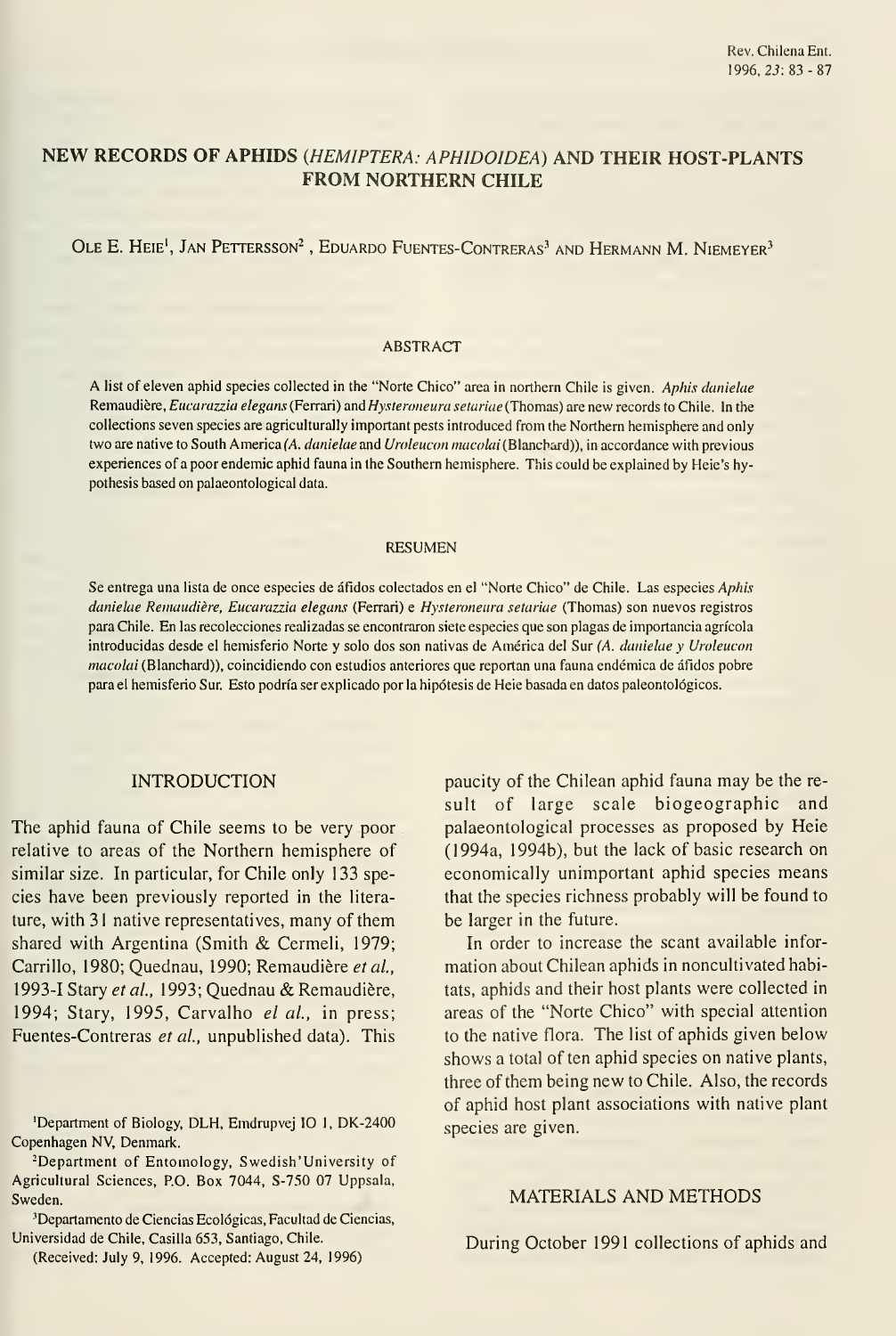their host plants were carried out at the following locations: site A: near Vicuña, 30°01'S-70°41'W, on October 18, 1991; site B on orange trees in the town of Vicuña, 30°01'S-70°42'W, on October 18, 1991, site C: East of Vicuña, 30°00'S-70°3 <sup>1</sup> 'W, on October 19, 1991, site D: West of Vicuña, 30°00'S-  $70^{\circ}48'$ W, on October 20, 1991; site E: near Domeyko 28°57'S-70°53'W, on October 21, 1991; site F, near La Serena, 29°51'-71°15', on October 21, 1991.

The aphids were collected in 70% ethanol, later preserved by mounting them in Euparal and identified by Ole E. Heie. Samples of host plants were identified by Sebastian Teillier and deposited in the herbarium at Museo Nacional de Historia Natural, Santiago, Chile. Aphid samples are deposited at Zoological Museum at Copenhagen.

Por original references of cited species see Nieto Nafría et al., (1994), Remaudiére (1994), Remaudière et al., (1991) and Smith & Cermeli (1979).

### RESULTS AND DISCUSSION

### List of aphids collected

The species are listed in alphabetical order. An asterisk (\*) designates a species new to Chile.

Acyrthosiphon kondoi Shinji: site D (see collec tion sites above), on Melilotus albus Desr. (Fabaceae); site E, 3 alate females on *Caesalpina* angulicaulis Clos (Caesalpinaceae). It lives on many species of Fabaceae (Leguminosae) e.g. Medicago, Melilotus and Trifolíum spp., and is an ocassional pest to these plants in Chile. It is of East Asian origin and now nearly cosmopolitan; in the Neotropical región known from Argentina, Bolivia, Chile and Mexico (Smith & Cermeli, 1979; Remaudière et al., 1991).

\* Aphis danielae Remaudiére: site A, on Lycium stenophyllum Remy (a large colony) and on a cactus Echinopsis chilensis (Colla) Friedr. et Rowl. (colonies on buds). Remaudiére (1994) described material collected on Lycium sp., L. chilensis and Schinus polyganus (probably not a host) in three localities in Argentina. The normal host is probably Lycium. The species is rather similar to *Aphis* craccivora Koch, but its processus terminalis is much shorter. In the Neotropical region it is described from Argentina and now also found in Chile.

Aphis spiraecola Patch,  $(= A.$  citricola v.d. Goot, of authors as listed in Blackman  $&$  Eastop, 1994): site C, on Calandrinia parviflora Phil. (Portulacaceae) and Oenothera picensis Phil. (Onagraceae). site B, on Citrus nobilis; site F, on Bahia ambrosioides Lag. (Asteraceae); site E, on Caesalpina angulicaulis Clos (Caesalpinaceae). The species is polyphagous. It is widespread in warm climates; in the Neotropical region known from, Argentina, Bolivia, Brazil, Caribbean Is lands. Central America, Chile, Colombia, Perú, Surinam and Venezuela (Smith & Cermeli, 1979, as A. citricola v.d. Goot).

Brevicoryne brassicae (Linné): site A, on Hirschfeldia incana (R. et Pav.) Pers. (Brassicaceae). It lives on many species of Brassicaceae and on Tropaeolum (Tropaeolaceae). It is of Paleartic origin, but now cosmopolitan, in the Neotropical region it is known from Argentina, Bolivia, Brazil, Caribbean Islands, Central America, Chile, Colombia, Ecuador, México, Perú, Uruguay and Venezuela (Smith & Cermeli, 1979).

\* Eucarazzia elegans (Ferrari): site A, on Phrodus microphyllus (Miers) Miers (Solanaceae), one alate female. The hosts of this species belong to the Lamiaceae. The chief distinguishing characters are triangular shadows surrounding the ends of the wing veins and strongly swollen siphunculi. It is probably of Mediterranean origin, but now widely distributed in tropical and subtropical regions, in the Neotropical región recorded from Bolivia (Remaudière et al., 1991) and now also Chile.

\* Hysteroneura setariae (Thomas): site A, onStipa cfr. *speciosa* Trin. et Rupr. (Poaceae). It lives on many grasses. The chief distinguishing characters are the long processus terminalis and the palé cauda. The body color is brown. Widely distrib uted in warm climates; in the Neotropical región: Argentina, Bolivia, Brazil, Caribbean Islands, Colombia, Honduras, Perú, Surinam and Venezuela (Smith & Cermeli, 1979) and now also Chile.

Lipaphis erysimi (Kaltenbach): site A, on Hirschfeldia incana (R. et Pav.) Pers. (Brassicaceae). The species lives on many species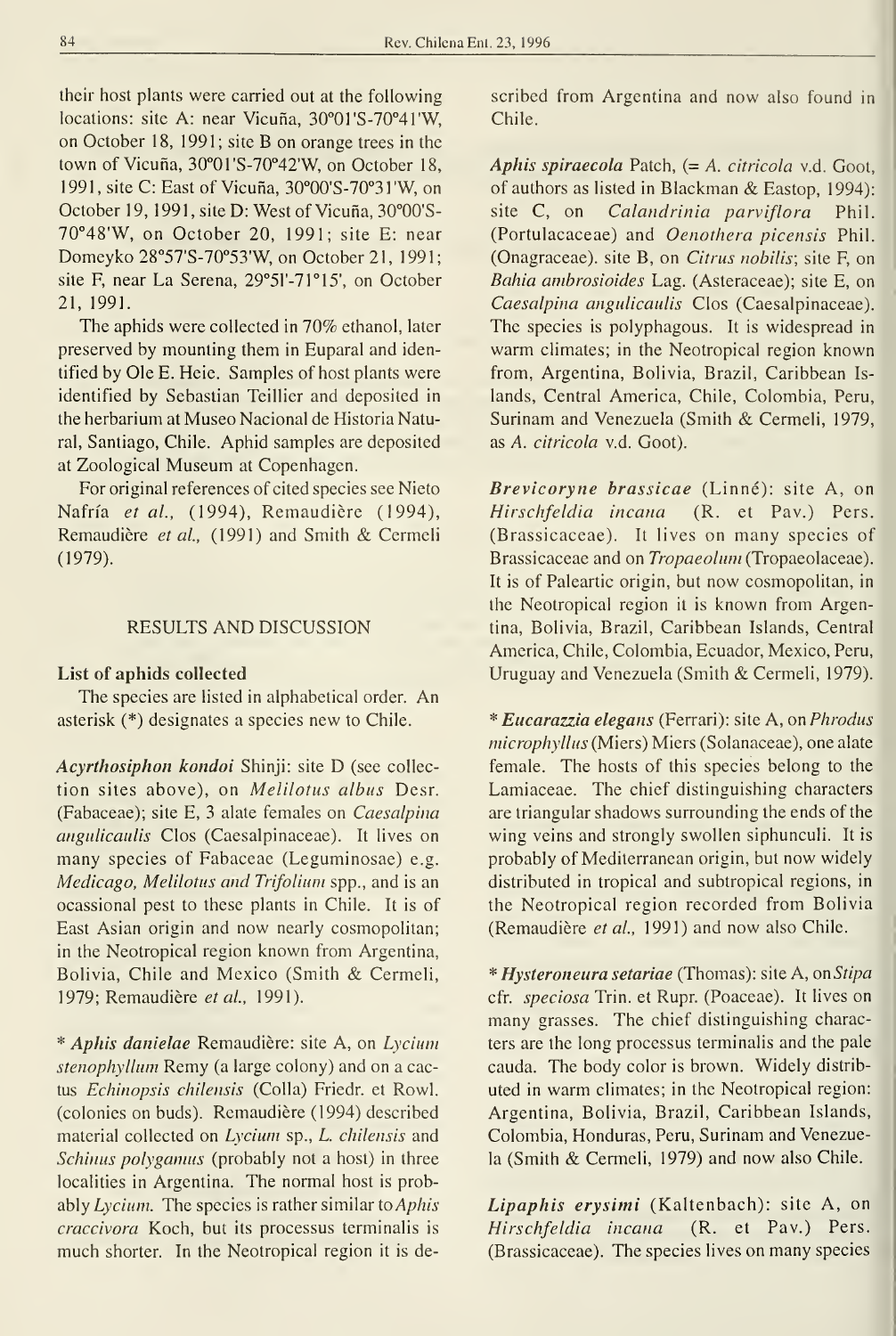of Brassicaceae. It is cosmopolitan, outside Europe usually recorded as  $L$ . *pseudobrassicae* (Davis, 1914); in the Neotropical region known from Argentina, Bolivia, Brazil, Chile, Caribbean Islands, Colombia, Honduras, México, Perú, Surinam and Venezuela (Smith & Cermeli, 1979).

Macrosiphum euphorbiae (Thomas): site C, on Alstroemeria cfr. leporina Bayer et Grau (Amaryllidaceae) and Veronica anagallis-aquatica L. (Scrophulariaceae); site D, on Sonchus asper (L.) J. Hill (Asteraceae) and Pluchea absinthioides (H. et Arn.) H. Rob. et Cuatrec. It is polyphagous and nearly exclusively anholocyclic. It is cosmopolitan; in the Neotropical región known from Argentina, Bolivia, Brazil, Caribbean Islands, Chile, Colombia, Ecuador, Perú and Venezuela (Smith & Cermeli, 1979).

Metopolophium dirhodum (Walker): site C, on Chaetotropis cfr. elongata (H.B.K.) Bjork (Poaceae). It alternates between Rosa and grasses in the Northern hemisphere, but seems to be anholocyclic in Chile. Further native host-plant records for M dirhodum and other cereal aphids are given by Vargas (1981), Quiroz et al. (1986) and Oehrens (1990). In the Neotropical region it has been reported from Argentina, Bolivia, Brazil, Chile, Mexico and Uruguay (Smith & Cermeli, 1979 as Acyrtosiphum dirhodum (Walker); Remaudière et al., 1991).

Myzus persicae (Sulzer): site A, on Hirschfeldia incana (R. et Pav.) Pers. (Brassicaceae). It is polyphagous and may be host alternating between Prunus spp. (mainly P. persica L.) and a large number of plants, but predominantly anholocyclic on the latter. In Chile, Zúñiga (1968) cited P. persica and P. amygdalus Batsch. as overwintering hosts and gives further records of secondary host-plants. Cosmopolitan and widespread all over the Neotropical región (Smith & Cermeli, 1979; Nieto Nafría et al, 1994).

Uroleucon macolai (Blanchard): site A, on Baccharis salicifolia (R. et Pav.) Pers. (Asteraceae), described as Macrosiphon macolai by Blanchard (1932) and redescribed by Remaudiére et al., (1991), who placed it in the genus Uroleucon. The samples deviate from the latter description, probably because the specimens are rather small (about 2.0 mm or less; in material from Bolivia 2.6-3.5 mm); the processus terminalis is shorter  $(4.3-4.8)$ X the basal part of antennal segments VI, against 5.4-6.4 x), most specimens have fewer than 5 hairs on tarsal segment I, and the number of caudal hairs is only 6-8 (against 9-14). The species has been found only on Baccharis salicifolia, B. polifolia and B. sp in Argentina, Chile and Bolivia (Nieto Nafría et al., 1994).

## ZOOGEOGRAPHICAL NOTES

From the information in the literature (Smith & Cermeli, 1979; Fuentes-Contreras et al., unpublished data) and the present aphid survey it has been confirmed that a large proportion of the aphid species in Chile, as in Bolivia (Remaudière et al., 1991) and Argentina (Nieto Nafría et al., 1994), have been introduced from Europe or North America. Among the eleven species collected in natural habitats and emphasising native plant species, the following seven are agriculturally relevant species that have spread nearly all over the world from the Northern hemisphere: Acyrthosiphon kondoi, Aphis spiraecola, Brevicoryne brassicae, Lipaphis erysinii, Macrosiphum euphorbiae, Metopolophium dirhodum and Myzus persicae. An eighth species, Hysteroneura setariae, is distrib uted all over the tropics and part of the subtropics, being new to Chile. Furthermore, Eucarazzia elegans is of Mediterranean origin and is also new to Chile and previously recorded from Bolivia (Remaudiére et al., 1991). Finally, in this collec tion only two species are endemic to South America, Aphis danielae and Uroleucon macolai, both originally described from Argentina.

The reason for the poor representation of species endemic to South America, even in natural habitats, has been given by Heie (1994a, 1994b). An adaptive radiation of Aphididae, the family richest in species today, took place on the Northern hemisphere rather late, after the middle of the Tertiary (probably in the Miocene or later), when the world climate became colder and herbaceous angiosperms formed plant societies covering large áreas. Species of this family, which were less specialised than most other aphids at that time, developed a new kind of host alternation, very dif ferent from that found in Adelgidae, Pemphigidae, Anoeciidae and Hormaphididae, which was based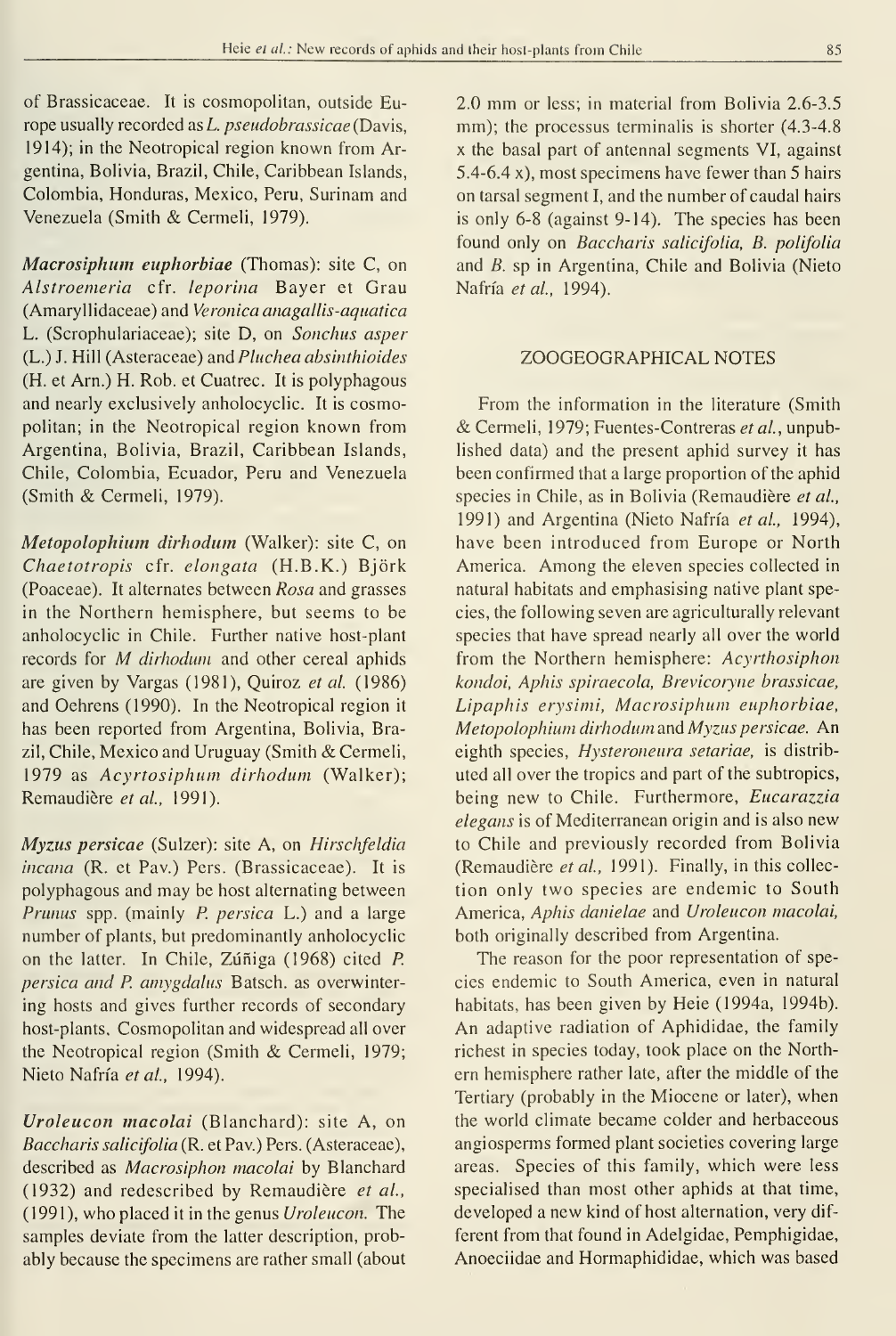mostly on woody hosts, and became adapted to large seasonal oscillations, both climatic and vegetational. In their dispersal southwards, the tropics acted as a barrier except for those polyphagous species able to overwinter anholocyclically. At a biogeographical level, plant diversity in the tropics represents a problem to an alate monophagous aphid trying to find a new host plant after leaving the plant on which it was born, a mechanism pro posed by Dixon et al., (1987) to explain the low species richness of aphids in the tropics.

Most Aphididae genera have an Holarctic ori gin, e.g. also Aphis and Uroleucon, while genera evolved in the Southern hemisphere belong to families supposed to have been rich in species during the first half of the Tertiary on the basis of avail able palaeontological data, primarily Drepanosiphidae. In fact, from the 30 native species that are described from Chile, or described from Argentina and subsequently reported as present in Chile, the only two native genera re ported to date belong to Drepanosiphidae: Neuquenaphis Blanchard (12 species, Quednau & Remaudiére, 1994) and Neosensoriaphis Quednau (I species, Blackman & Eastop, 1994), but they represent almost one half of the native species described to date. Other Drepanosiphidae are two species of Neophyllaphis Takahashi (Blackman & Eastop, 1994) and Thripsaphis uncinae Quednau (Quednau, 1990) adding up to 16 species of this family.

On the other hand, Aphididae is not represented by any native genus and by 15 native species, most of them belonging to the genus Uroleucon Mordvilko (9 species, Carvalho et al., in press; Carrillo & Mundaca, 1995), which also has many species in África, but few representatives in South America compared with the Northern hemisphere where it has its origin.

The species richness in Chile and in other South American countries is probably much larger than known today, because basic research in non-agricultural areas is lacking. However, this factor may not change the global pattern of aphid diversity between hemispheres. For instance, Dixon et al., (1987) model predicts to Chile more aphids than the species described to date, but this expected di versity is considerably less than the observed mean diversity for countries of the Northern hemisphere. In the meanwhile, further efforts should be done

to increase the knowledge of native aphid diversity. Both Neuquenaphis and Uroleucon, the two most species-rich genera in Chile and Argentina, continué to yield new species (e.g. Quednau & Remaudière, 1994; Delfino, 1994; Carvalho et al., in press).

#### ACKNOWLEDGEMENTS

We thank Sebastián Teillier for identification of host plant species and to S. Langemark of the Zoological Museum of Copenhagen for mounting the aphids. Financial support of In ternational Program in Chemical Sciences (IPICS) and the Department of Research Cooperation (SAREC, Sweden) is gratefully ac knowledged. Eduardo Fuentes-Contreras wishes to acknowledge a Doctoral Fellowship from CONICYT-Chile.

#### LITERATURECITED

- Blackman, R.L & V.F. Eastop. 1994. Aphids on the World's Trees. Anidentification and Information Cuide. CAB Inter national, Cambridge, 986 pp.
- BLANCHARD, E.E. 1932. Aphid miscellanea. Part I. Physis,  $II$ : 19-36.
- Carrillo, R. 1980. Aphidoidea de Chile III. Agro Sur, 8: 21- 29.
- Carrillo, R. & N.Mundaca, 1995. Aphidoidea de Chile IV. Agro Sur, 23: 186-188.
- Carvalho, R.C.Z.; R.L. Blackman & J.M. Spence. (in press). The genus Uroleucon Mordvilko (Insecta, Aphidoidea) in South America, with a key and descriptions of four new species. Zoological Journal of the Linnean Society.
- Delfino, M.A. 1994. Descripción de dos nuevas especies de Uroleucon (Homoptera: Aphididae). Revista Chilena de Entomología, 27: 31-40.
- DIXON, A.F.G.; P. KINDLMANN; J. LEPS & J. HOLMAN. 1987. Why are there so few species of aphids, especially in the tropics?. American Naturalist 129: 580-592.
- Heie, O.E. 1994a. Why are there so few aphid species in the temperate area of the Southern hemisphere?. European Journal ofEntomoIogy, 97: 127-133.
- HEIE, O.E. 1994b. Aphid ecology in the past and a new view on the evolution of Macrosiphini. In: Leather, S.; A.D. Watt; N.J. Mills & K.F.A. Walters. Individuals, Populations and Patterns in Ecology, pp. 409-417. Intercept, Andover.
- Nieto Nafría, J.M., M.A. Delfino & M.P Mier Duarte. 1994. La afidofauna de la Argentina, su conocimiento en 1992. Secretariado de Publicaciones Universidad de León, León. 235pp.
- Oehrens, M.A. 1990. Interacciones entre los afidos del trigo y sus enemigos biológicos en un cultivo de trigo y en gramíneas